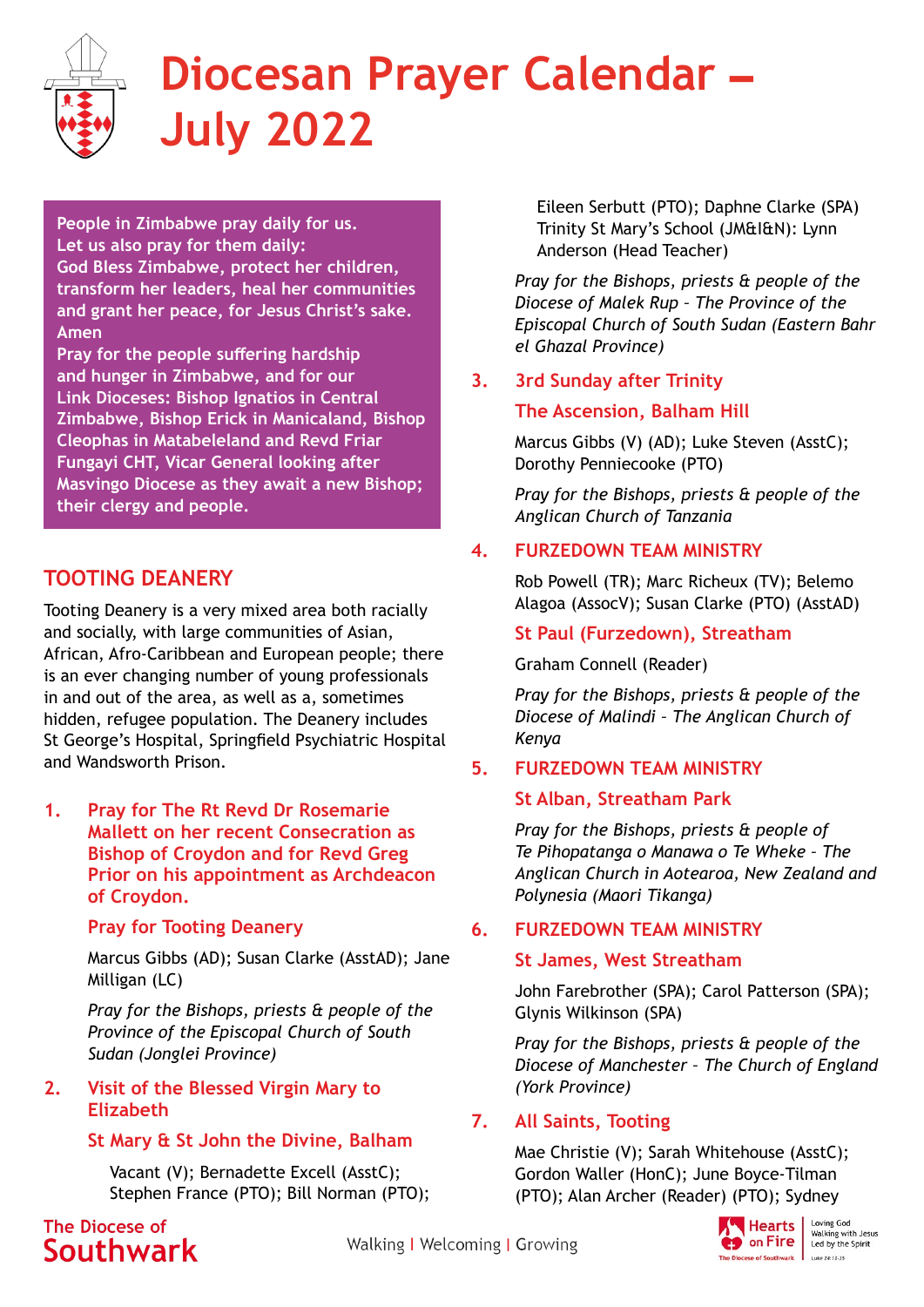Wager (Reader) (PTO)

*Pray for the Bishops, priests & people of the Diocese of Mandalay – The Church of the Province of Myanmar* 

#### **8. St Nicholas, Tooting Graveney**

#### Vacant (R)

*Pray for the Bishops, priests & people of the Diocese of Manicaland – The Church of the Province of Central Africa* 

## **9. Southwark Diocesan Welcare – Child and Family Support Service**

Chris Elliott (Chair)

*Pray for the Bishops, priests & people of the Diocese of Maper – The Province of the Episcopal Church of South Sudan (Eastern Bahr el Ghazal Province)* 

## **10. 4th Sunday after Trinity**

# **HOLY TRINITY WITH ST AUGUSTINE UPPER TOOTING (UNITED BENEFICE)**

Angela Rayner (V); Jane Milligan (Reader); Claudette Dey (SPA)

*Pray for the Bishops, priests & people of The Church of the Province of Uganda*

#### **11. St Mary Magdalene, Wandsworth Common**

Philippa Boardman (V); Richard Sweet (Reader)

*Pray for the Bishops, priests & people of the Diocese of Mara – The Anglican Church of Tanzania* 

## **12. St Mary, Summerstown**

James Fletcher (V)

*Pray for the Bishops, priests & people of the Diocese of Maralal – The Anglican Church of Kenya*

# **13. St George's Healthcare NHS Trust**

Chris van D'Arque (Head of Chaplaincy-Spiritual Care)

*Pray for the Bishops, priests & people of the Diocese of Marathwada –The (united) Church of North India* 

## **14. South West London and St George's Mental Health Trust**

Tuulia Castledine (Lead Chaplain [Lutheran]);

Amanda Beck (Chaplain); Deirdre Munro (Chaplain)

*Pray for the Bishops, priests & people of the Diocese of Maridi – The Province of the Episcopal Church of South Sudan (Western Equatoria Province)*

# **15. Guy's & St Thomas NHS Trust**

Mia Hilborn (Hospitaller & Chaplaincy Team Leader); William Sharpe (Senior Chaplain (Community) & Deputy Team Leader); Imam Abdul Chowdhury (Senior Chaplain (Hospital) & Deputy Team Leader); Sue Taylor (Chaplain)

*Pray for the Bishops, priests & people of the Diocese of Saint Mark the Evangelist – The Anglican Church of Southern Africa* 

## **16. HMP Wandsworth**

Tim Clapton (Chaplain); Alison Waterhouse (Resettlement Chaplain); Tim Bryan (Visiting Chaplain); Wendy Stephens (Lay Chaplain)

*Pray for the Bishops, priests & people of the Diocese of Marsabit – The Anglican Church of Kenya*

# **WANDSWORTH DEANERY**

A Deanery mixing great prosperity with pockets of serious deprivation and hidden needs.

# **17. 5th Sunday after Trinity**

## **Pray for Wandsworth Deanery**

Ian Tattum (AD); John Whittaker (AsstAD); Gemma Duncan (LC); Alex Mills (PTO)

*Pray for the Bishops, priests & people of the Episcopal Church*

## **18. St Andrew, Earlsfield**

Jonathan Brown (V); Johnny Sertin (Pioneer Priest HD); Vivian Snell (Reader); Michael Okoye (Reader) (PTO)

*Pray for the Bishops, priests & people of the Diocese of Maryland – The Episcopal Church (III (3) Province)* 

# **19. St John The Divine, Earlsfield**

#### Helena Whittaker (PiC)

*Pray for the Bishops, priests & people of the Diocese of Masasi – The Anglican Church of Tanzania* 

# **20. St Margaret, Putney**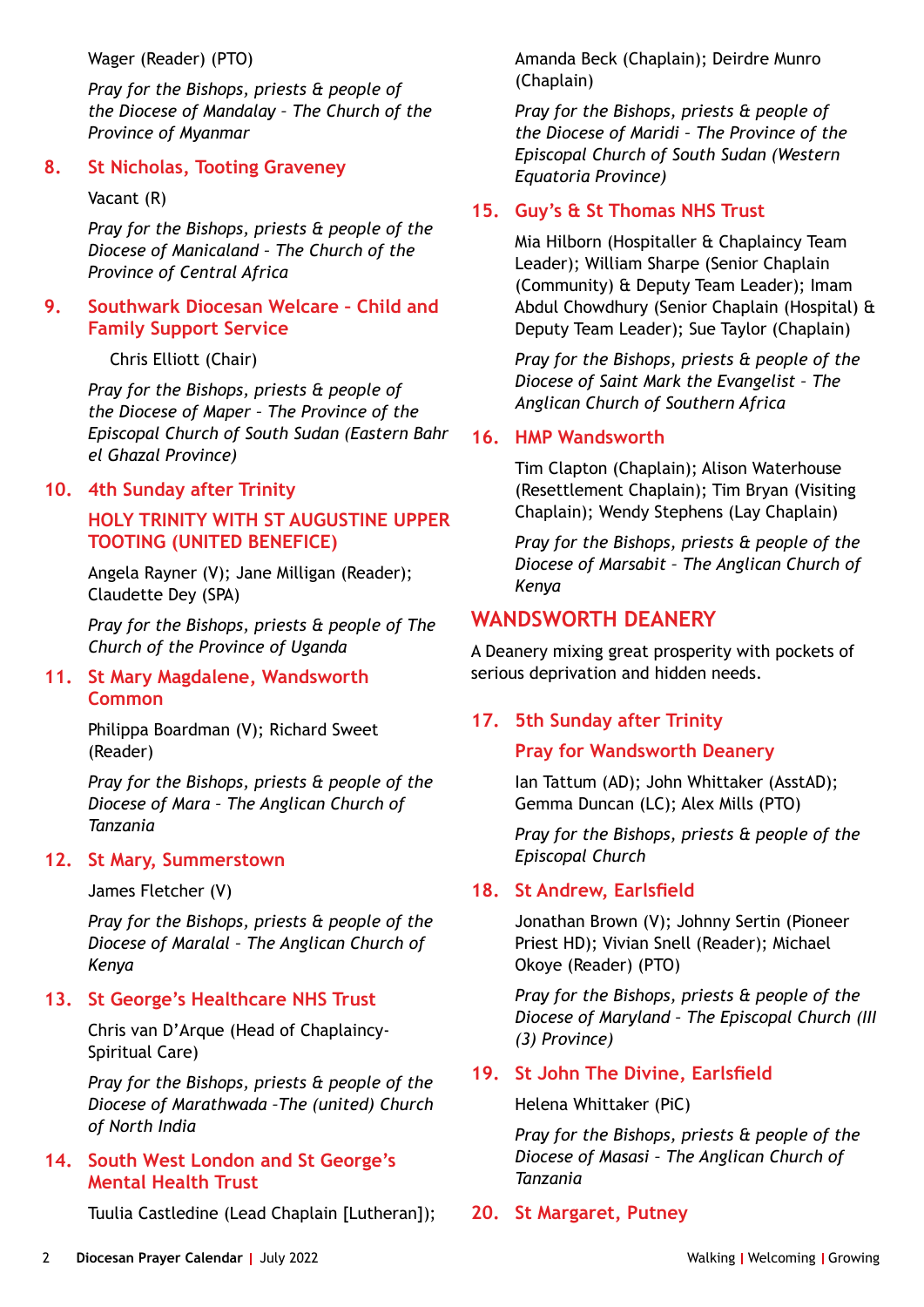Brutus Green (V); Pauline Jenkins (PTO); Ann East (Reader) (PTO)

*Pray for the Bishops, priests & people of the Diocese of Maseno East – The Anglican Church of Kenya* 

## **21. PUTNEY TEAM MINISTRY**

John Whittaker (TR) (AsstAD); Daniel Trott (TV); Jane Andrews (Pioneer AsstC); Jonathan Haynes (AsstC); Richard Holman (Reader) (PTO); Richard Truss (PTO)

#### **St Mary, Putney**

St Mary's School (JM&I)

#### **All Saints, Putney**

All Saints School (JM&I&N)

*Pray for the Bishops, priests & people of the Diocese of Maseno North – The Anglican Church of Kenya* 

## **22. Holy Trinity, Roehampton**

Joshua Rey (V); Janet Bishop (Reader) (PTO); Marilyn Woodroffe (Reader) (PTO)

Roehampton School (JM&I&N)

*Pray for the Bishops, priests & people of the Diocese of Maseno South – The Anglican Church of Kenya*

#### **23. St Barnabas, Southfields**

Ian Tattum (V) (AD); Joy Boyce (PTO)

*Pray for the Bishops, priests & people of the Diocese of Maseno West – The Anglican Church of Kenya*

## **24. 6th Sunday after Trinity**

#### **All Saints w Holy Trinity, Wandsworth**

Vacant (V); Jack O'Grady (AsstC); Andrew O'Brien (HonC)

*Pray for the Bishops, priests & people of the Church in Wales* 

#### **25. James the Apostle**

#### **St Anne w St Faith, Wandsworth**

Vacant (V); Stephen Edwards (PTO)

St Anne's School (JM&I&N)

St Faith's School (JM&I&N)

*Pray for the Bishops, priests & people of the Diocese of Masindi-Kitara – The Church of the* 

#### *Province of Uganda*

## **26. St Michael & All Angels w St Stephen, Wandsworth**

Stephen Melluish (V); Timothy Armstrong (AsstC); Richard Boothroyd (AssocM); Louisa Davies (AsstC)

*Pray for the Bishops, priests & people of the Diocese of Massachusetts – The Episcopal Church (I (1) Province)* 

## **27. St Paul (Wimbledon Park), Wandsworth**

Susan Bolen (V); Norman Allen (Reader) (PTO); Joan Endean (SPA)

*Pray for the Bishops, priests & people of the Diocese of Western Massachusetts – The Episcopal Church (I (1) Province)* 

#### **28. St Cecilia's Secondry School (Mixed)**

Reneta Joseph (Head Teacher); Alex Shoderu (Chaplain)

*Pray for the Bishops, priests & people of the Diocese of Masvingo – The Church of the Province of Central Africa* 

## **29. Whitelands College & University of Roehampton**

Head of College: David Muir; Daniel Eshun (Chaplain)

*Pray for the Bishops, priests & people of the Diocese of Matabeleland – The Church of the Province of Central Africa* 

## **30. Queen Mary's Hospital, Roehampton Lane**

#### **Royal Hospital for Neuro-disability**

Putney Free Church: Pastor Geoff Coyne (Lead Chaplain)

*Pray for the Bishops, priests & people of the Diocese of Matana – The Anglican Church of Burundi* 

#### **31. 7th Sunday after Trinity**

#### **Pray for our partner churches in Churches Together in South London**

Anglican Diocese of Southwark; Roman Catholic Archdiocese of Southwark

The London Methodist District; The United Reformed Church Southern Synod